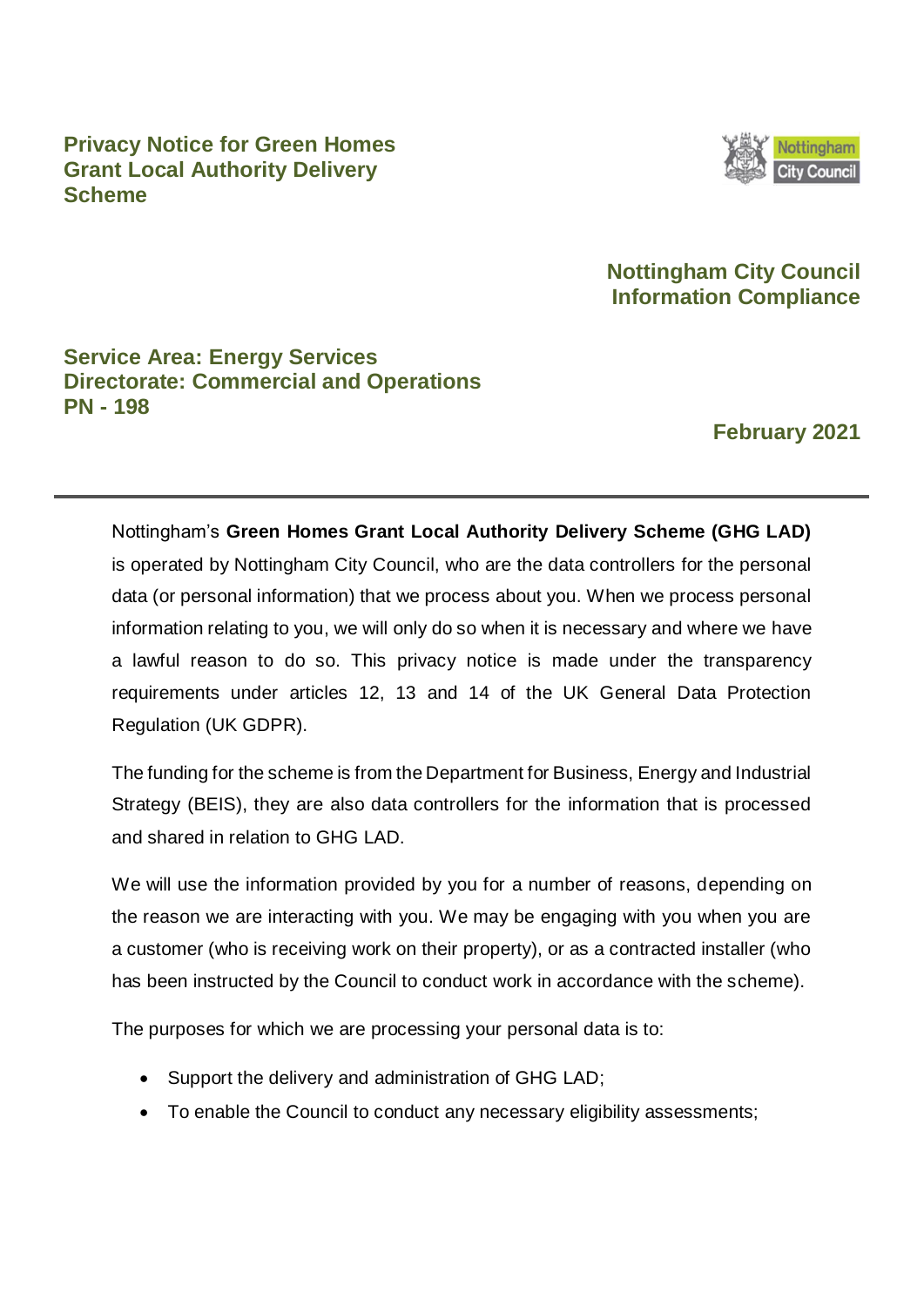

- To enable the Council to calculate any expected energy, carbon or cost savings expected to be delivered at various points during the installation;
- Enable the Council to conduct procurement activities to ensure that installers can be instructed to conduct the work;
- To monitor and report on any funds that are spent or work conducted and to report against the objectives of the project;
- To protect and account for the spending of public funds; and
- To assist BEIS in conducting an evaluation of the Scheme. This may include you being contacted to take part in further research. Where the research involves processing of personal data in addition to that already collected for delivery of the Scheme, you will be given the opportunity to opt-in to that research at the point of contact.
- To assist BEIS in further statistical analysis, research and fraud prevention, which may require linking of your data to other datasets held by BEIS.

When we process your personal information, we will comply with data protection legislation and enable you to exercise your rights contained within the legislation.

# **What personal information will the Council process?**

The information that we collect about you to fulfil the purposes, objectives, or to deliver the services outlined above relates to your:

### **When you are a customer:**

- Address and details of property receiving the GHG LAD installation(s)
- Details about the GHG LAD installation(s) installed at the property, including type, size and cost
- Address and details of property offered, but not receiving, the GHG LAD installation(s)
- Your name
- Household income, where required, and any other scheme eligibility information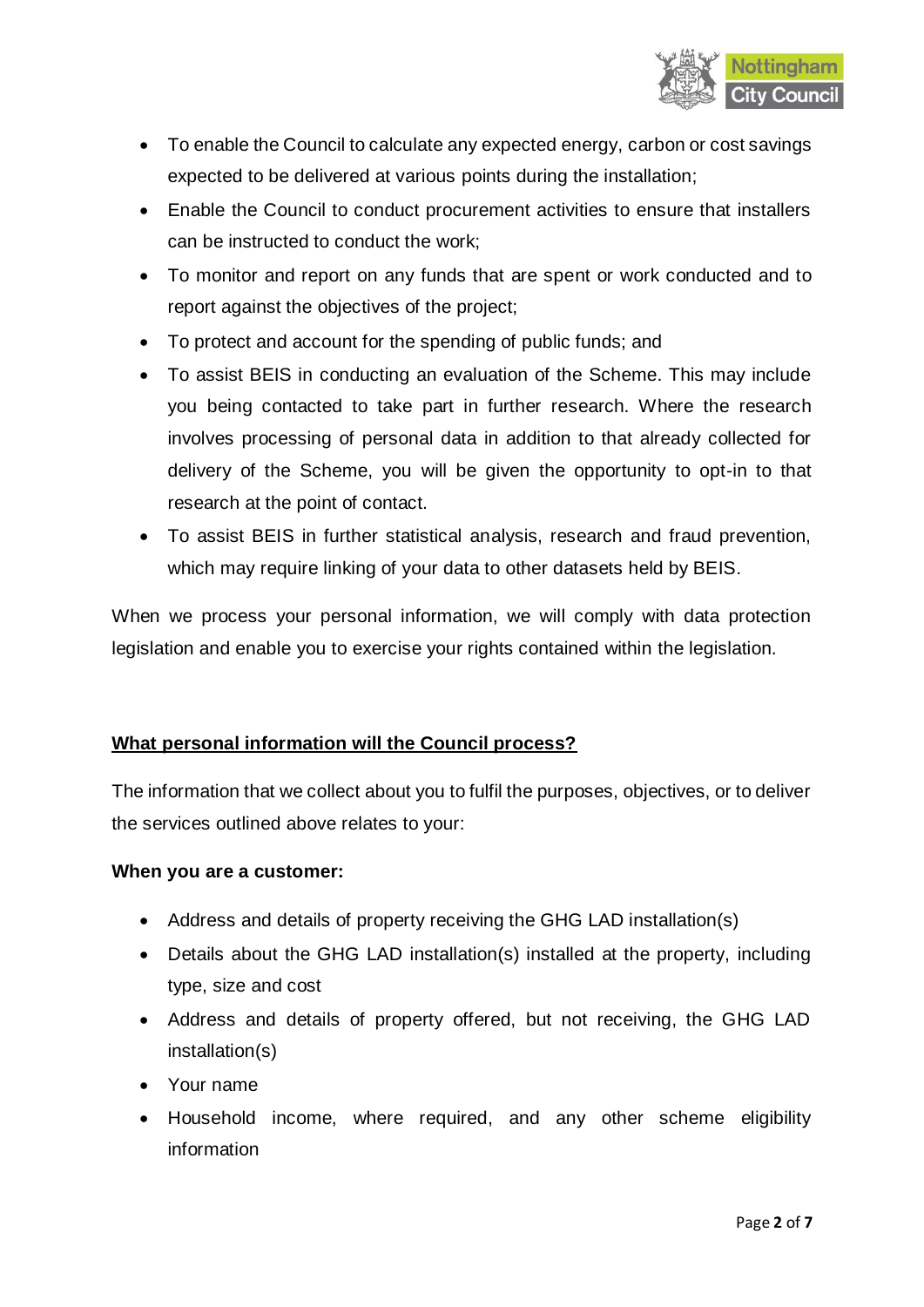

- Details about the expected energy, carbon and cost savings expected to be delivered by the installation, including pre- and post-installation property EPC details where appropriate
- Email address (optional)
- Phone number

### **When you are an installer**

- Your name
- Relevant accreditation and registration information
- Contact address
- Email address
- Phone number
- Details of GHG LAD installations delivered
- Whether directly contracted or sub-contracted by LA to install GHG LAD installations
- The number of employees in your organisation

#### **Lawful basis for processing**

The basis under which we use your personal information for these purposes is that this is **necessary for the performance of a task carried out in the public interest by the Council or in the exercise of official authority vested in the Council.** These tasks include:

- The Council conducting activities as a local authority under the Local Government Act 200 and Localism Act 2011;
- Nottingham City Council securing funding and delivering a scheme which fulfils Council Plan objectives relating to reduction of Fuel Poverty and Carbon Emissions in Nottingham; specifically the delivery, administration and evaluation of, as well as statistical, research and fraud prevention purposes relating to the Scheme, a government funded scheme aiming to raise the energy efficiency of low energy performance homes (those rated at EPC Band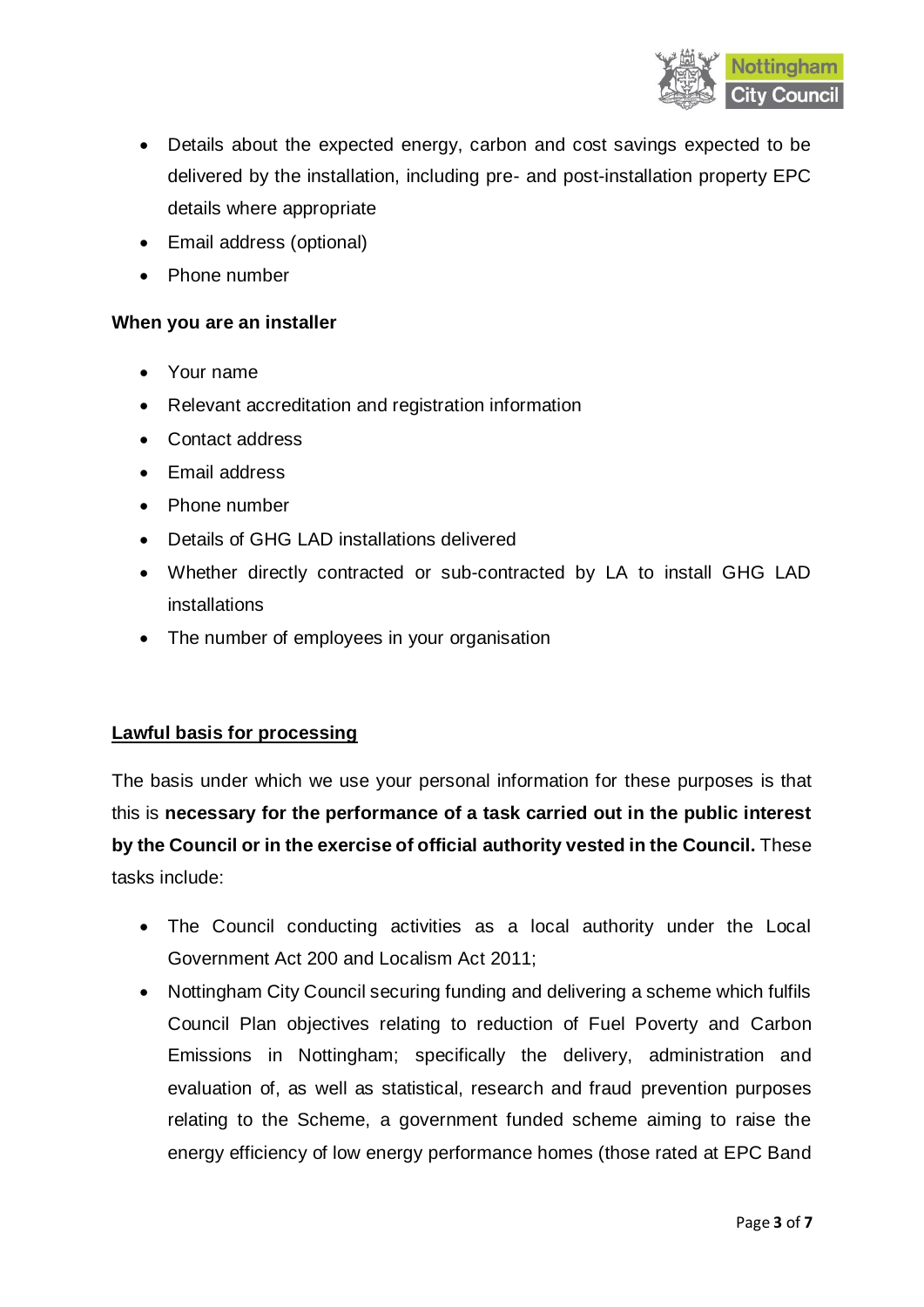

D, E, F or G), including off-gas grid homes. Funding is provided to Local Authorities who engage consumers and manage the delivery of installations in homes.

- BEIS Secretary of State to carry out his functions in relation to fuel poverty as set out under the Warm Homes and Energy Conservation Act 2000 and the Fuel Poverty (England) Regulations 2014; and
- BEIS and the Council are to carry out their functions as regards effectively managing the spending of public funding, including BEIS being able to review how and where the GHG LAD funding is spent, including decisions as to whether further tranches of funding should be provided to the Authority as well as assessing whether the funding has achieved its objectives.

The basis under which your personal data may be processed under this scheme is also because it is **necessary for the performance of a contract to which you are a party.** This includes the processing activities involved in procurement exercises and contracting installers to conduct work on the Council's behalf.

# **Will my information be shared with other organisations or used for other purposes?**

The Council will only share your personal information with other departments within the Council, and with other organisations when it is necessary to provide the services to you, and when we have a lawful reason to do so. The Council may also share your information when we are obliged to by law.

In relation to this service, the Council will share your personal information with:

- Installers procured by the Council
- The Department for Business, Energy and Industrial Strategy (BEIS);
- Ofgem and delivery partners of central and local government home energy schemes such as the Energy Company Obligation and Renewable Heat **Incentive**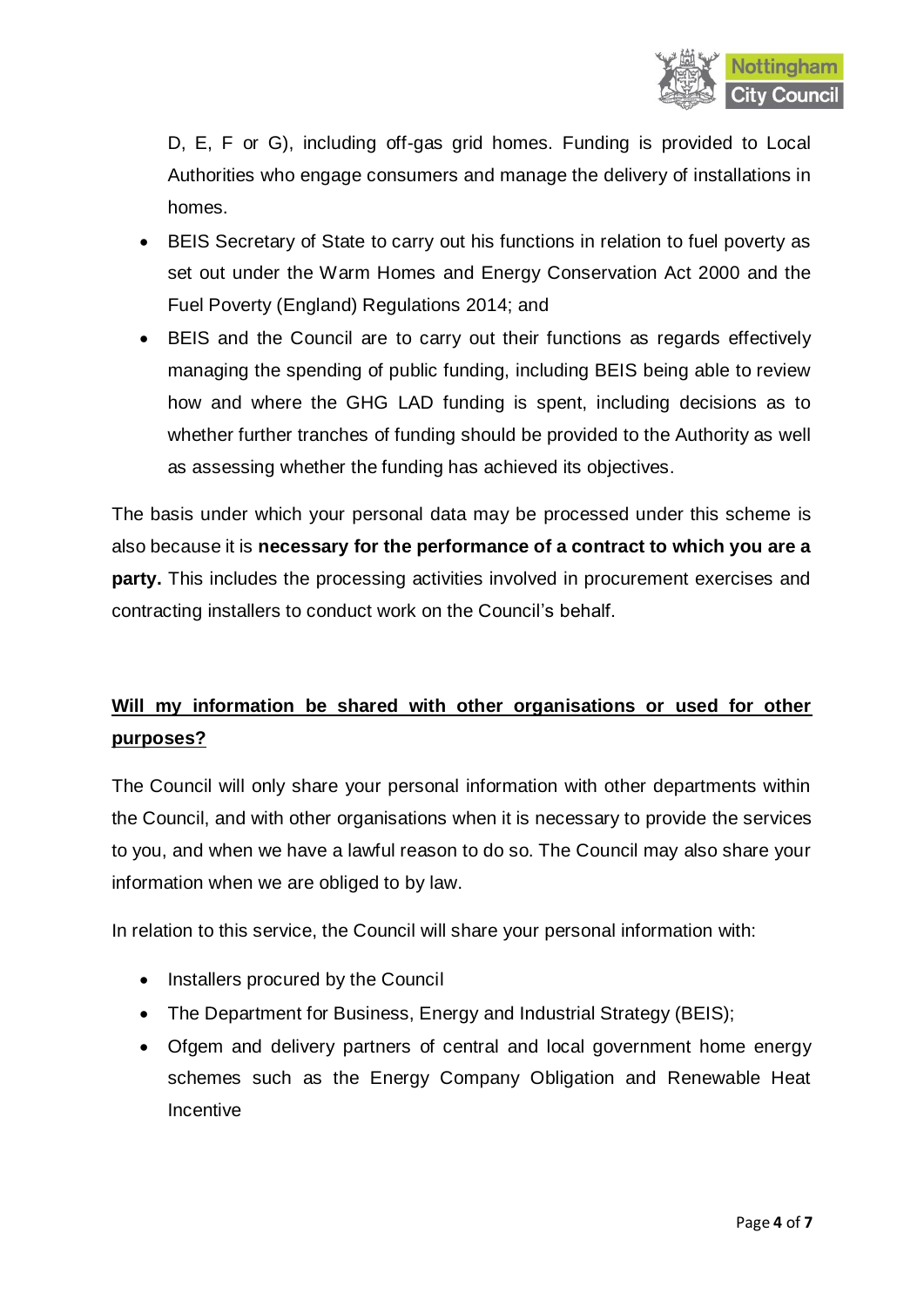

 Personal data shared with BEIS will be stored on their IT infrastructure and will therefore also be shared with their data processors Microsoft and Amazon Web Services.

The information provided by you may also be used for the purpose of any other function carried out by the Council. This may include sharing your information across the Council, or with external organisations. Information about these functions and the legal basis on which information is used for them can be found at <http://www.nottinghamcity.gov.uk/privacy-statement/>

The information will only be used for another purpose where it is lawful to do so.

## **Do I have to provide the information?**

You **are not** obliged by statute to provide some of the information that is specified here. However, without the required information, the Council will not be able to deliver the services relating to the scheme.

# **How long will the Council retain the data for?**

The information that you have provided will be kept for:

- 10 Years by the Council, following closure of the scheme
- 25 years by BEIS, following closure of the scheme.

The Council publish an Information Asset Register (IAR), this will outline the retention periods for the personal data we process. You can find this IAR on our website <https://geoserver.nottinghamcity.gov.uk/information-asset-register/>

### **Information Rights**

The UK General Data Protection Regulation provides for the following rights as prescribed by the legislation:

• A right to request a copy of your information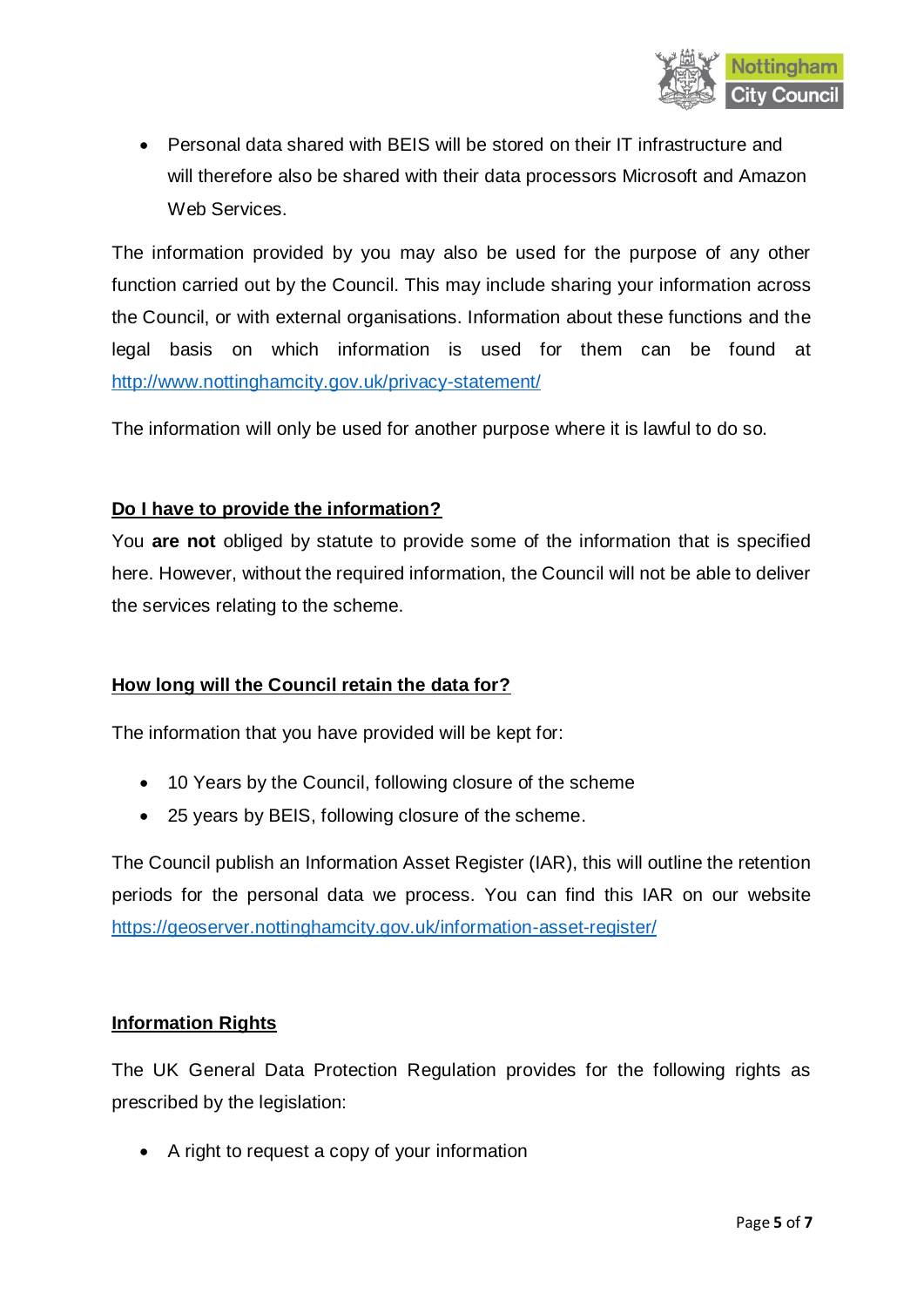

- A right to request rectification of inaccurate personal data
- A right to request erasure of your data known as 'the right to be forgotten'
- A right to in certain circumstances to request restriction of processing
- A right in certain circumstances to request portability of your data to another provider
- A right to object to processing of data in certain circumstances
- A right regarding automated decision making including profiling.

However, Nottingham City Council can restrict the above rights in certain circumstances for example to avoid obstructing an investigation, avoid prejudicing the prevention, detection, investigation or prosecution of criminal penalties or to protect the rights and freedoms of others.

## **Data Protection Officer**

The Data Protection Officer at Nottingham City Council is Naomi Matthews. You can contact the data protection officer at:

Loxley House, Station Street, Nottingham, NG2 3NG or at [data.protectionofficer@nottinghamcity.gov.uk](mailto:data.protectionofficer@nottinghamcity.gov.uk).

You can contact the BEIS Data Protection Officer at:

BEIS Data Protection Officer Department for Business, Energy and Industrial Strategy 1 Victoria Street London SW1H 0ET Email: [dataprotection@beis.gov.uk](mailto:dataprotection@beis.gov.uk)